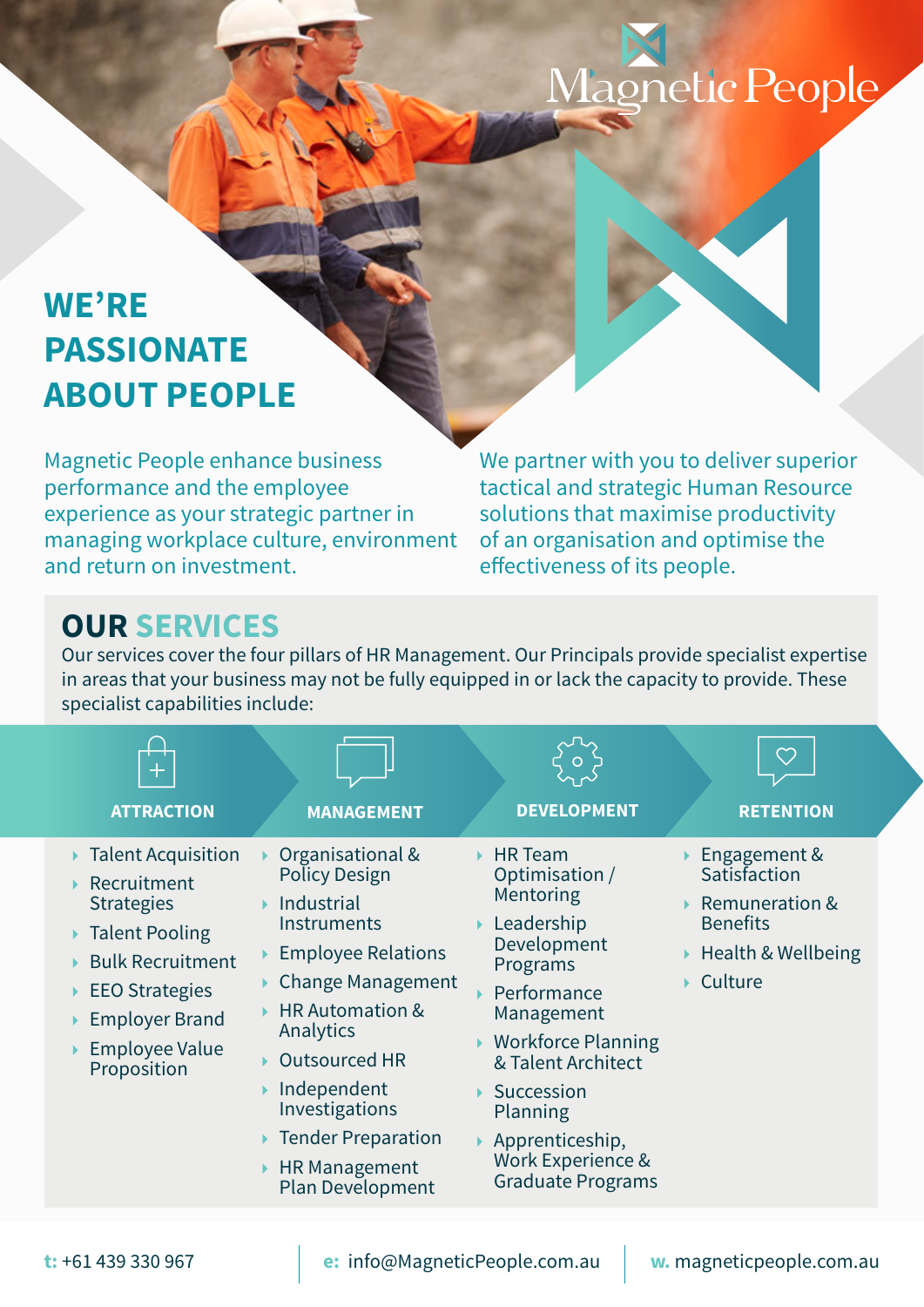

## **Human Resource Services**

Our Principals work collaboratively with our clients and stakeholders to ensure the highest levels of Human Resource consultancy services.

We're passionate about people and combine this passion with subject matter expertise and extensive industry insight to structure our clients' organisations for future success. Our Principals provide specialist HR Consultancy Services in areas that your business may not be fully equipped in or require additional support.

#### **OUR PRODUCTS**

Magnetic People can provide your business with a wide-ranging library of tailor-made workplace documents.

We partner with your leaders to tailor the documents and provide consultation and communication strategies to assist your business in understanding information contained in the documents.

- ▶ Human Resource Strategy
- ▶ Workforce Planning and Recruitment
- $\blacktriangleright$  Industrial Relations
- $\blacktriangleright$  Inclusion and Diversity
- ▶ Employee Relations
- ▶ OHS & Workers Compensation
- $\triangleright$  Conditions of Employment
- Reward and Recognition
- $\blacktriangleright$  Health and Wellbeing
- ▶ Performance Management & Conduct
- **Learning & Development**
- ▶ Termination & Redundancy

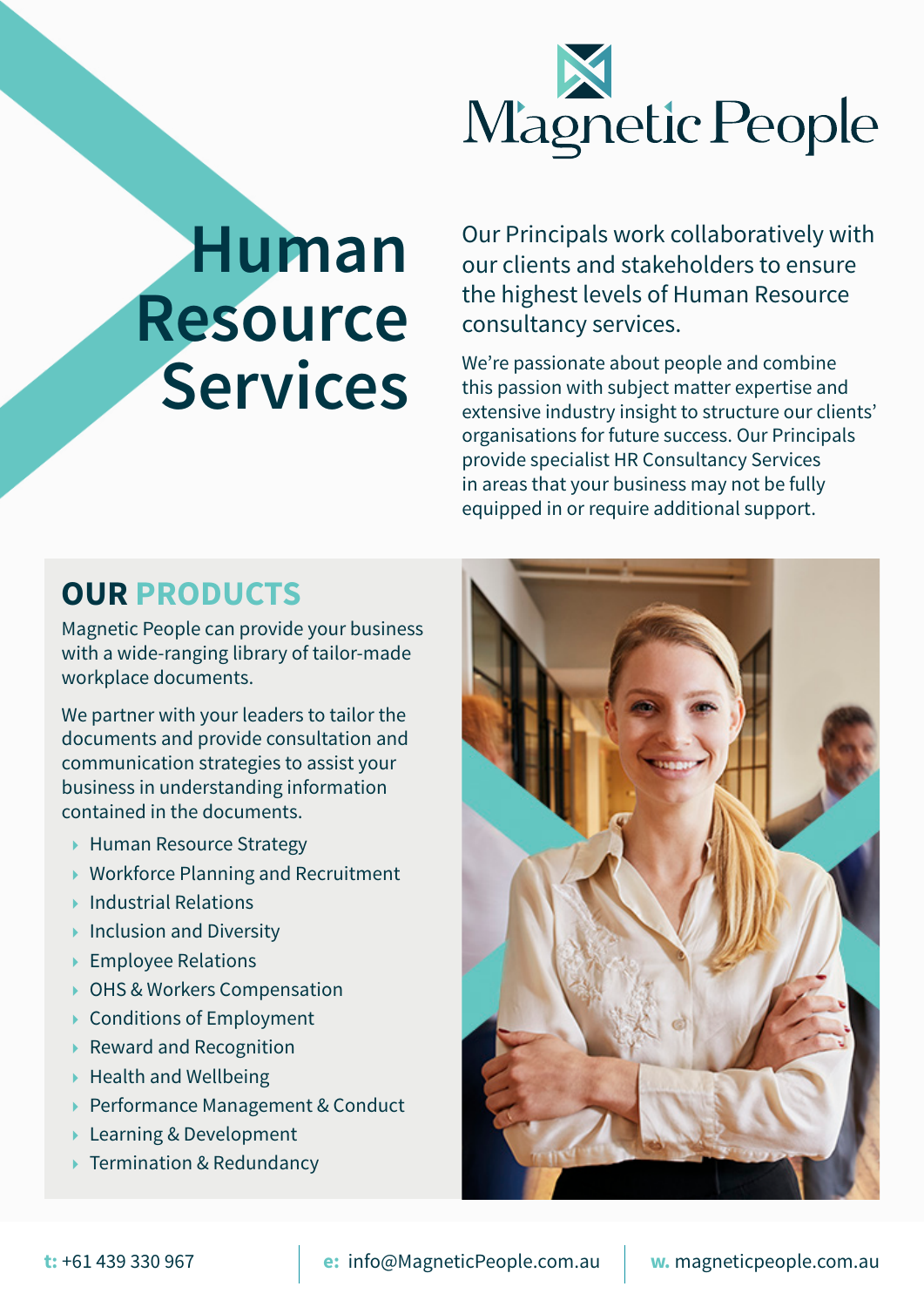

Magnetic People has a wide range of HR Services to support Small to Medium Enterprise (SME). Our packages provide you with the support you need, without the risk or cost of a full time in-house HR Team.

We work closely with your business to identify and tailor a package to manage all of your HR business needs, for a simple, cost-effective monthly fee. It's the added peace of mind your business needs, knowing that you have HR support on hand when you need it.

### **Human Resource Packages**

|                                                                          | <b>Silver</b>  | Gold       | <b>Platinum</b> |
|--------------------------------------------------------------------------|----------------|------------|-----------------|
| <b>Consulting Support</b>                                                | 25 hrs $/$ mth | Unlimited  | Unlimited       |
| Initial Meet & Greet                                                     |                |            |                 |
| <b>Monthly Location Meetings</b>                                         | One            | Two        | Two             |
| Forums & Working Group Invitations                                       | <b>COL</b>     |            |                 |
| Quarterly 'Hot Topic' Presentations                                      | <b>COL</b>     |            |                 |
| HR Policy, Procedure, Structure, Strategy &<br><b>Positioning Audits</b> | <b>COL</b>     |            |                 |
| <b>Additional Service Discounts</b>                                      | $\sim$         |            |                 |
| <b>Dedicated Business Consultant</b>                                     | <b>COL</b>     |            |                 |
| <b>Annual Engagement Survey</b>                                          | <b>COL</b>     | <b>COL</b> |                 |
| <b>Annual Remuneration Review</b>                                        | $\sim$         | $\equiv$   |                 |
| Annual Leadership Coaching/Development<br>Workshop                       | <b>COL</b>     | <b>COL</b> |                 |

Services can be packaged and customised in any way to suit your requirements.